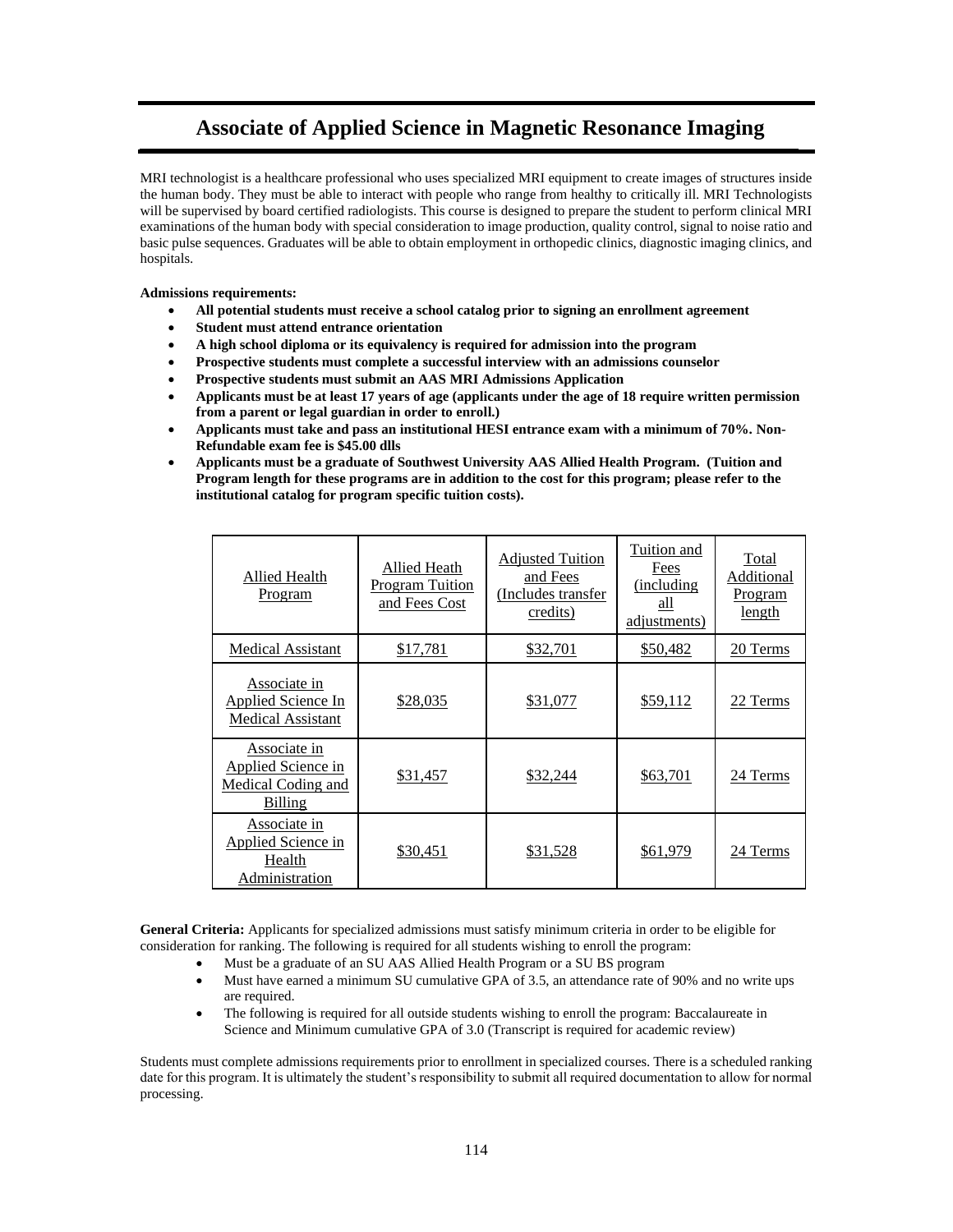| <b>Total Lab Hours:</b>        | 80 Hrs          |
|--------------------------------|-----------------|
| <b>Total Externship Hours:</b> | 1050 Hrs        |
| <b>Total Lecture Hours:</b>    | <b>1210 Hrs</b> |
| <b>Total Program Hours:</b>    | 2340 Hrs        |
| <b>Total Length of Time:</b>   | 96 Weeks        |
| <b>Total Credit Hours:</b>     | 160 Credit Hrs  |

**Definition of Academic Year:** An academic year will consist of 30 instruction weeks and 36 quarter credit hours. **Full Time Status:** Student's enrollment status will be considered full time if student is enrolled in at least 8.0 credit hours in a six week period.

*Program Delivery: Blended (Residential and Online, please see marked classes) The program content is offered through lecture, laboratory, and externship experience. (certain lecture and/or laboratory courses may be delivered online, those courses are identified as blended, below)*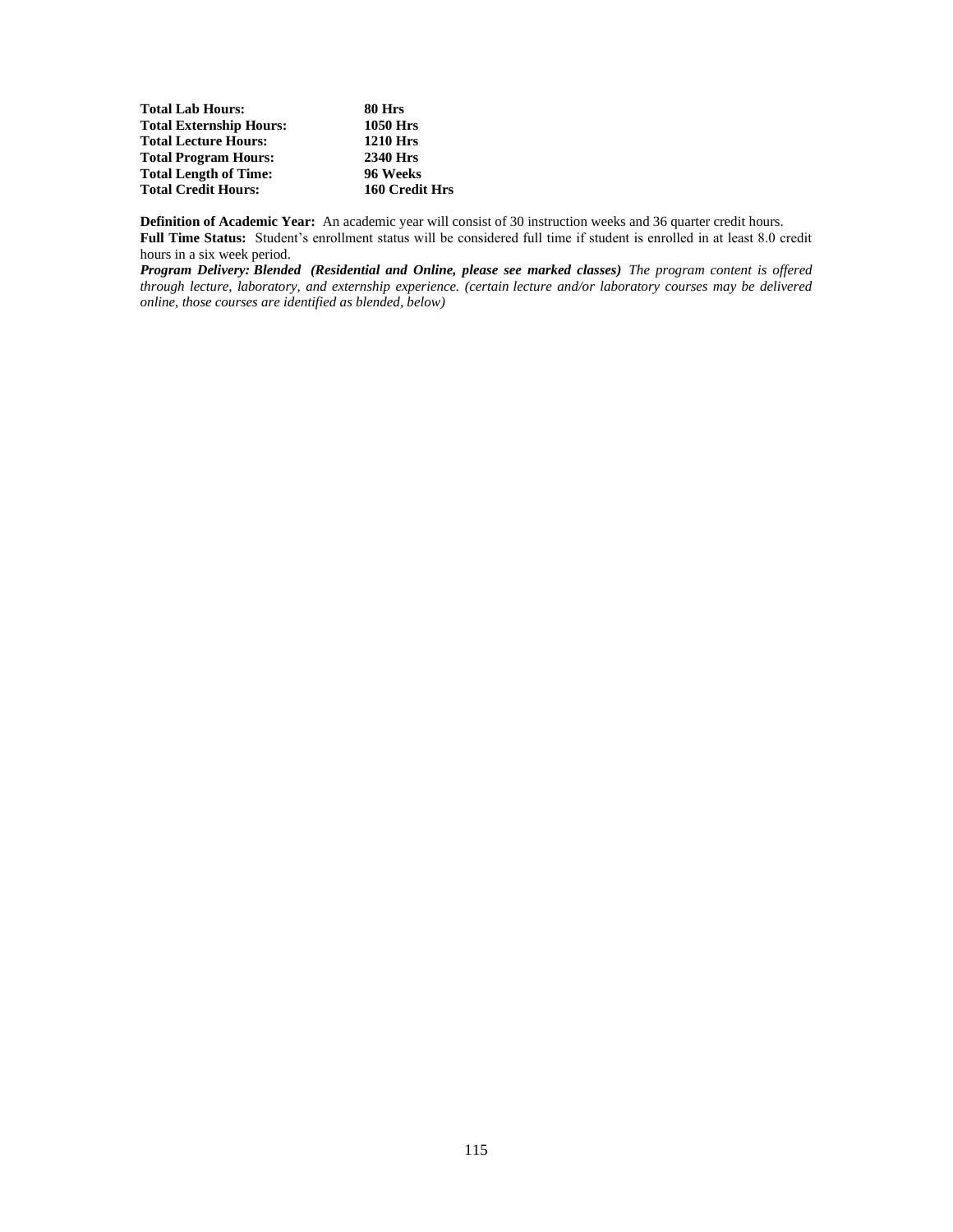#### **ALG 110 ALGEBRA I**

This course is designed to provide understanding of basic properties of real numbers and to use algebraic models to solve verbal problems with linear and quadratic equation, complex numbers, factoring and graphs. Emphasis is placed on manipulation of algebraic equations, problem solving and their correlation to general arithmetic.

## **Clock hours of lab: 0**

## **Clock hours of classroom lecture: 30**

Clock hours of individual and small group tutoring: provided to student on an as-needed basis

**Pre-Requisite: N/A** 

# **Total Clock Hours: 30**

**Method of Delivery: Blended**

# **Tuition: \$690.00**

Length of time (1 hrs per day, 5 days per wk): 6 wks Lecture 3.0  $Lab$  0.0  $\text{Ext}$  0.0

| 2A L |                                             |  |
|------|---------------------------------------------|--|
|      | $\text{TOTAL} = 3.0 \text{ Otr} \text{ Hr}$ |  |
|      |                                             |  |

# **AAIP 101 ADVANCED ANATOMY FOR IMAGING PROFESSIONALS**

This course is designed to establish a knowledge base in the systems of the human body. The course content describes and discusses in specific detail the various functions of biological systems within the human body. The course introduces concepts relating to tissue, cells and organ systems. Anatomy is heavily emphasized, and individual class sessions often concentrate on specific parts of the body. Beginning human physiology covers the mechanisms sustaining human life and addresses each system's specific function, health issues, pathologies, diagnostics and disease prevention.

# **Clock hours of lab: 20**

**Clock hours of classroom lecture: 40**

Clock hours of individual and small group tutoring: provided to student on an as-needed basis

# **Pre-Requisite: N/A**

**Total Clock Hours: 60**

# **Tuition: \$1150.00**

Length of time (2 hrs per day, 5 days per wk): 6 wks Lecture  $4.0$ 

| Lab |                                             | 1.0 |
|-----|---------------------------------------------|-----|
| Ext |                                             | 0.0 |
|     | $\overline{TOTAL} = 5.0 \overline{Q}$ tr Hr |     |

# **AP 145R ANATOMY AND PHYSIOLOGY I**

This course provides systemic and functional review of human gross anatomy and systematic anatomy in order for students to obtain the knowledge required in the allied health professions. Students will learn the major gross anatomical and systematic anatomy structures and functions / interactions of the different (organ) systems as well as the related terminology. The course will also introduce students to basic diagnostic images of grossanatomical and systematic anatomy structures, as well as basic physiology, common diseases & treatments, and diet and nutrition. Apart from giving students an introduction to the body and its organ systems, this course will primarily focus on the clinical anatomy as it pertains to the appendicular skeletal system (upper and lower limbs), muscular system, and nervous system. **Clock hours of lab: 10 Clock hours of classroom lecture: 40** Clock hours of individual and small group tutoring: provided to student on an as-needed basis

# **Pre-Requisite: N/A**

#### **Total Clock Hours: 50 Tuition: \$1035.00**

| тинон, этоээ.оо      |                                                     |
|----------------------|-----------------------------------------------------|
|                      | Length of time (1hrs per day, 5 days per wk): 6 wks |
| Lecture              | 4.0                                                 |
| Lab                  | 0.5                                                 |
| Ext                  | 0.0                                                 |
| $TOTAL = 4.5 Qtr Hr$ |                                                     |

# **AP 147R ANATOMY AND PHYSIOLOGY II**

This course provides a systemic and functional review of human gross anatomy and systematic anatomy in order for students to expand the knowledge acquired in the Anatomy & Physiology I course. Students will learn the major gross—anatomical and systematic anatomy structures and functions / interactions of the different (organ) systems as well as the related terminology. The course will also introduce students to basic diagnostic images of grossanatomical and systematic anatomy structures, as well as basic physiology, common diseases and treatments. This course will primarily focus on the clinical anatomy as it pertains to the thorax, abdomen, pelvis & perineum.

# **Clock hours of lab: 10**

# **Clock hours of classroom lecture: 40**

Clock hours of individual and small group tutoring: provided to student on an as-needed basis

#### **Pre-Requisite: AP 145R Total Clock Hours: 50**

#### **Tuition: \$1035.00**

Length of time (2 hrs per day, 5 days per wk): 6 wks

| Lecture |                      | 4.0 |
|---------|----------------------|-----|
| Lab     |                      | 0.5 |
| Ext     |                      | 0.0 |
|         | $TOTAL = 4.5 Qtr Hr$ |     |

### **BC 110 BUSINESS COMMUNICATION**

This course examines basic interpersonal communication processes with practical applications for the business cross-cultural communications and ethical considerations in business communication are discussed. The course will emphasize planning, organizing and delivering oral presentations in business settings.

#### **Clock hours of lab: 0**

#### **Clock hours of classroom lecture: 30**

Clock hours of individual and small group tutoring: provided to student on an as-needed basis

**Pre-Requisite: N/A** 

# **Total Clock Hours: 30**

**Method of Delivery: Blended**

**Tuition: \$690.00**

Length of time (1 hrs per day, 5 days per wk): 6 wks Lecture 3.0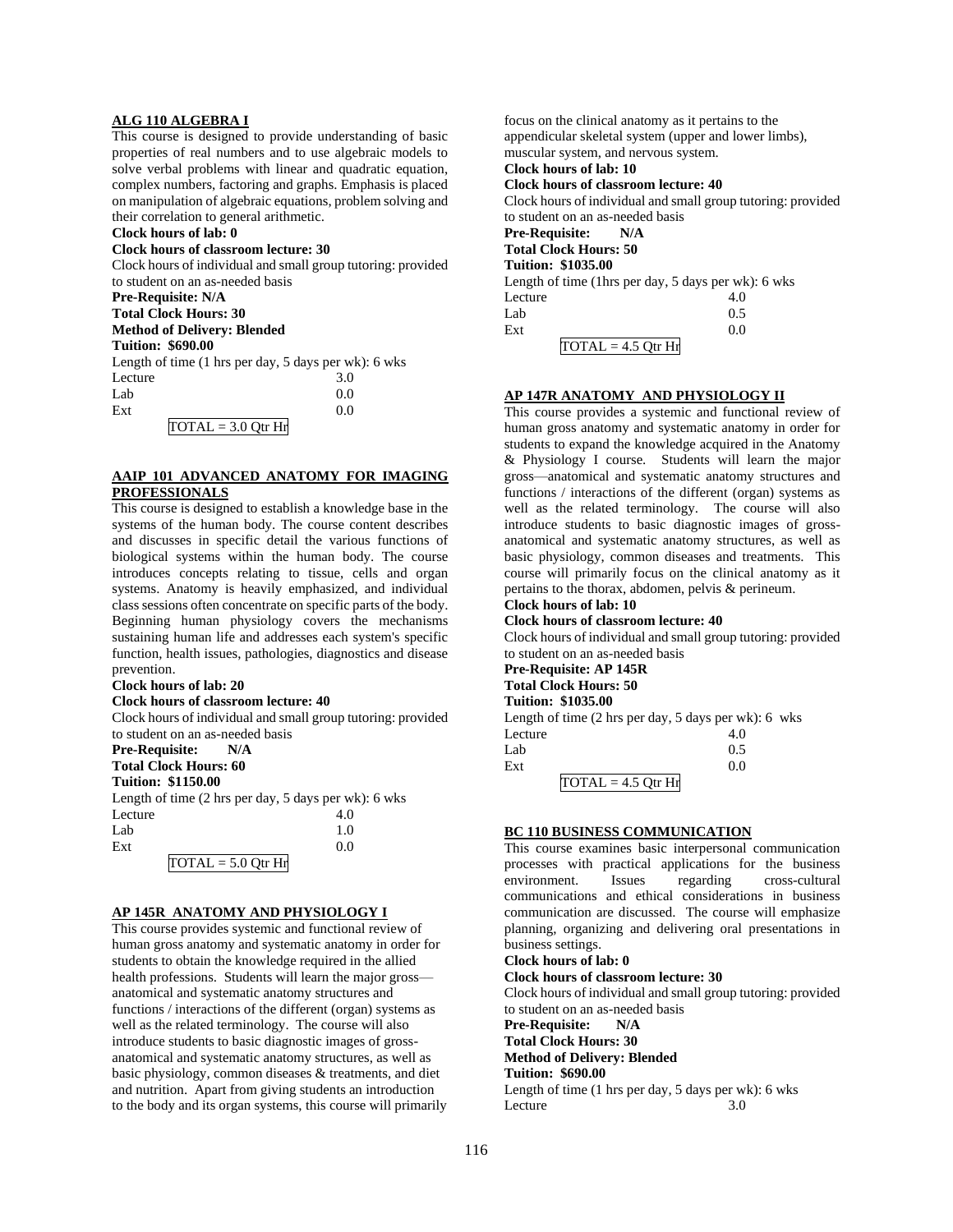| Lab |                      | 0.0 |
|-----|----------------------|-----|
| Ext |                      | 0.0 |
|     | $TOTAL = 3.0 Qtr Hr$ |     |

#### **BIO 101 BIOLOGY I**

This course is designed to provide the students with the foundation and knowledge of biology in brief investigations of all major facets of living organisms including cell structure and function, major kingdoms of organisms, selected topics in human anatomy, physiology, genetics, reproduction, evolution, and biochemistry. In addition, ecological principles and conservation will be stressed throughout the course.

# **Clock hours of lab: 0**

#### **Clock hours of classroom lecture: 30**

Clock hours of individual and small group tutoring: provided to student on an as-needed basis

**Pre-Requisite: N/A Total Clock Hours: 30**

# **Method of Delivery: Blended**

**Tuition: \$690.00** Length of time (1 hrs per day, 5 days per wk): 6 wks Lecture 3.0  $Lab$  0.0  $\text{Ext}$  0.0  $TOTAL = 3.0 Qtr Hr$ 

### **ENGL 145 TECHNICAL WRITING**

This course will teach students how to communicate clearly and effectively, changing writing style and content for varying audiences and purposes. The course will focus on meeting readers' needs while representing the interests of your employer. The assignments will cover a variety of tasks produced under different circumstances.

# **Clock hours of lab: 0**

## **Clock hours of classroom lecture: 30**

Clock hours of individual and small group tutoring: provided to student on an as-needed basis

#### **Pre-Requisite: N/A**

**Total Clock Hours: 30**

# **Method of Delivery: Blended**

**Tuition: 690.00**

Length of time (1 hrs per day, 5 days per wk): 6 wks

| Lecture              | 3.0 |
|----------------------|-----|
| Lab                  | 0.0 |
| Ext                  | 0.0 |
| $TOTAL = 3.0 Qtr Hr$ |     |

## **HC 115R HEALTHCARE VOCABULARY I**

This course provides in-depth medical terminology information including Greek and Latin derivations, prefixes, suffixes, root words, and combining forms. It provides practice in building and defining medical terms, and emphasizes correct spelling and pronunciation of medical words. Interpreting terminology related to body structure, disease, diagnosis, and treatment is emphasized along with medical abbreviations*.*

**Clock hours of lab: 10 Clock hours of classroom lecture: 40** Clock hours of individual and small group tutoring: provided to student on an as-needed basis **Pre-Requisite: N/A Total Clock Hours: 50 Method of Delivery: Blended Tuition: \$1035.00** Length of time (1 hrs per day, 5 days per wk): 6 wks Lecture 4.0<br>Lab 0.5  $Lab$  0.5  $\text{Ext}$  0.0

#### **HC 120R HEALTHCARE VOCABULARY II**

 $TOTAL = 4.5$  Otr Hr

This course is a continuation of HC 115 and provides indepth medical terminology information including Greek and Latin derivations, prefixes, suffixes, root words, and combining forms. It provides practice in building and defining medical terms, and emphasizes correct spelling and pronunciation of medical words. Interpreting terminology related to body structure, disease, diagnosis, and treatment is emphasized along with medical abbreviations.

#### **Clock hours of lab: 10**

#### **Clock hours of classroom lecture: 40**

Clock hours of individual and small group tutoring: provided to student on an as-needed basis

# **Pre-Requisite: HC 115R**

# **Total Clock Hours: 50**

**Tuition: \$1035.00**

Length of time (1 hrs per day, 5 days per wk): 6 wks

| Lecture              | 4.0 |
|----------------------|-----|
| Lab                  | 0.5 |
| Ext                  | 0.0 |
| $TOTAL = 4.5 Qtr Hr$ |     |

### **HC 135 HEALTHCARE ETHICS**

The student will learn the application of legal principles, policies, regulations, and standards for the control and use of information as it applies to various areas of employment. Students will learn the proper release of information, ethical codes, confidentiality, humanistic healthcare, legal terminology, legal judgments, documents, and litigation terms. In class, the student will apply this knowledge through discussion of ethical dilemmas, conferencing, and analysis of legal situations.

# **Clock hours of lab: 0**

## **Clock hours of classroom lecture: 30**

Clock hours of individual and small group tutoring: provided to student on an as-needed basis

**Pre-Requisite: N/A**

# **Total Clock Hours: 30**

**Method of Delivery: Blended**

# **Tuition: \$690.00**

| Length of time $(2 \text{ hrs per day}, 5 \text{ days per wk})$ : 6 wks |     |
|-------------------------------------------------------------------------|-----|
| Lecture                                                                 | 3.0 |
| Lab                                                                     | 0.0 |
| Ext                                                                     | 0.0 |
| $TOTAL = 3.0 Qtr Hr$                                                    |     |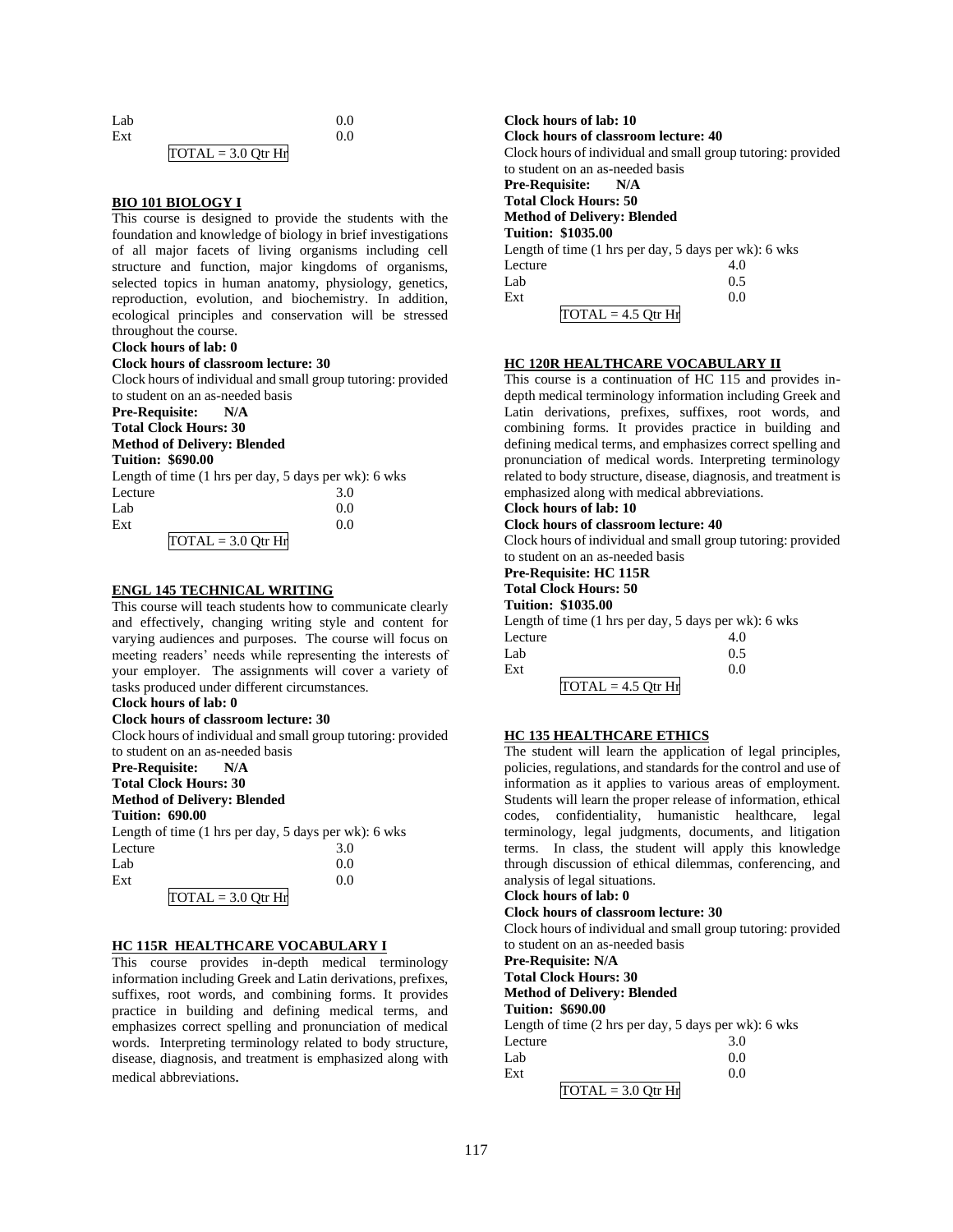# **ISC 101 INTRODUCTION TO COMPUTERS**

Participants are introduced to the Microsoft Office program suite, including Excel for spreadsheets and Word for word processing, Content includes creating, saving, retrieving, editing, formatting, enhancing, printing, and merging a variety of documents.

#### **Clock hours of lab: 0**

### **Clock hours of classroom lecture: 30**

Clock hours of individual and small group tutoring: provided to student on an as-needed basis

**Pre-Requisite: N/A**

#### **Total Clock Hours: 30**

**Method of Delivery: Blended**

# **Tuition: \$690.00**

Length of time (2 hrs per day, 5 days per wk): 6 wks Lecture  $\begin{array}{cc} 3.0 \\ I \text{ sh} \end{array}$  0.0  $Lab$  0.0

| LaD. |                      | v.v |
|------|----------------------|-----|
| Ext  |                      | 0.0 |
|      | $TOTAL = 3.0$ Otr Hr |     |

#### **ISC 1100 CLINICAL PRACTICE**

Content and clinical practice experiences should be designed to sequentially develop, apply, critically analyze, integrate, synthesize and evaluate concepts and theories in the performance of radio logic procedures. Through structured, sequential, competency-based clinical assignments, concepts of team practice, patient-centered clinical practice and professional development are discussed, examined and evaluated.

#### **Clock hours of lab: 10**

#### **Clock hours of classroom lecture: 40**

Clock hours of individual and small group tutoring: provided to student on an as-needed basis

## **Pre-Requisite: N/A**

**Total Clock Hours: 50**

#### **Tuition: \$1035.00**

Length of time (2 hrs per day, 5 days per wk): 6 wks Lecture 4.0<br>Lab 0.5  $Lab$  0.5  $\text{Ext}$  0.0  $TOTAL = 4.5$  Qtr Hr

## **ISC 1301 SECTIONAL ANATOMY I**

This course is the study of cross-sectional normal with normal anatomical variants. The course will demonstrate and educate the student on the correlation of the study of crosssectional anatomy. In this course, students will explore indepth study of human anatomy in sagittal, coronal, transverse, and orthogonal sections essential to current techniques in diagnostic imaging. This course content will include an introduction to cross sectional anatomy, cranium and facial bones, brain, neck and spine.

**Clock hours of lab: 0** 

#### **Clock hours of classroom lecture: 30**

Clock hours of individual and small group tutoring: provided to student on an as-needed basis

**Pre-Requisite: N/A Total Clock Hours: 30**

## **Tuition: \$690.00**

Length of time (2 hrs per day, 5 days per wk): 6 wks Lecture 3.0  $Lab$  0.0  $\text{Ext}$  0.0  $TOTAL = 3.0 Qtr Hr$ 

### **ISC 1302 SECTIONAL ANATOMY II**

This course is a continuation of ISC 1301. This course is the study of cross-sectional normal with normal anatomical variants. The course will demonstrate and educate the student on the correlation of the study of cross-sectional anatomy. In this course, students will explore in-depth study of human anatomy in sagittal, coronal, transverse, and orthogonal sections essential to current techniques in diagnostic imaging. This course content will include the thorax, abdomen, pelvis, upper and lower extremities. **Clock hours of lab: 0** 

# **Clock hours of classroom lecture: 30**

Clock hours of individual and small group tutoring: provided to student on an as-needed basis

# **Pre-Requisite: ISC 1301**

# **Total Clock Hours: 30**

**Tuition: \$690.00** Length of time (2 hrs per day, 5 days per wk): 6 wks Lecture 3.0<br>Lab 0.0  $Lab$  0.0  $\text{Ext}$  0.0

| $TOTAL = 3.0 Qtr Hr$ |  |
|----------------------|--|
|                      |  |

# **ISC 1400 DIGITAL IMAGE AND DISPLAY**

This course provides a comprehensive overview of digital imaging acquisition, PACS , RIS and the electronic medical. The subjects are formatted in individual outlines and can be sequenced according to level of knowledge desired. The course includes basic principles of digital imaging, digital image acquisition, PACS, RIS and the EMR. The course will include digital imaging quality control and the importance of formulating a QA management program. **Clock hours of lab: 0** 

# **Clock hours of classroom lecture: 30**

Clock hours of individual and small group tutoring: provided to student on an as-needed basis

**Pre-Requisite: N/A**

**Total Clock Hours: 30**

#### **Tuition: \$690.00**

Length of time (2 hrs per day, 5 days per wk): 6 wks Lecture 3.0  $Lab$  0.0  $\text{Ext}$  0.0

 $TOTAL = 3.0 Qtr Hr$ 

# **ISC 1500 FUNDAMENTALS OF IMAGING**

# **SCIENCES**

The course content is designed to provide an overview of the foundations in the imaging sciences and the practitioner's role in the health care delivery system. Principles, practices and policies of the health care organization(s) are examined

118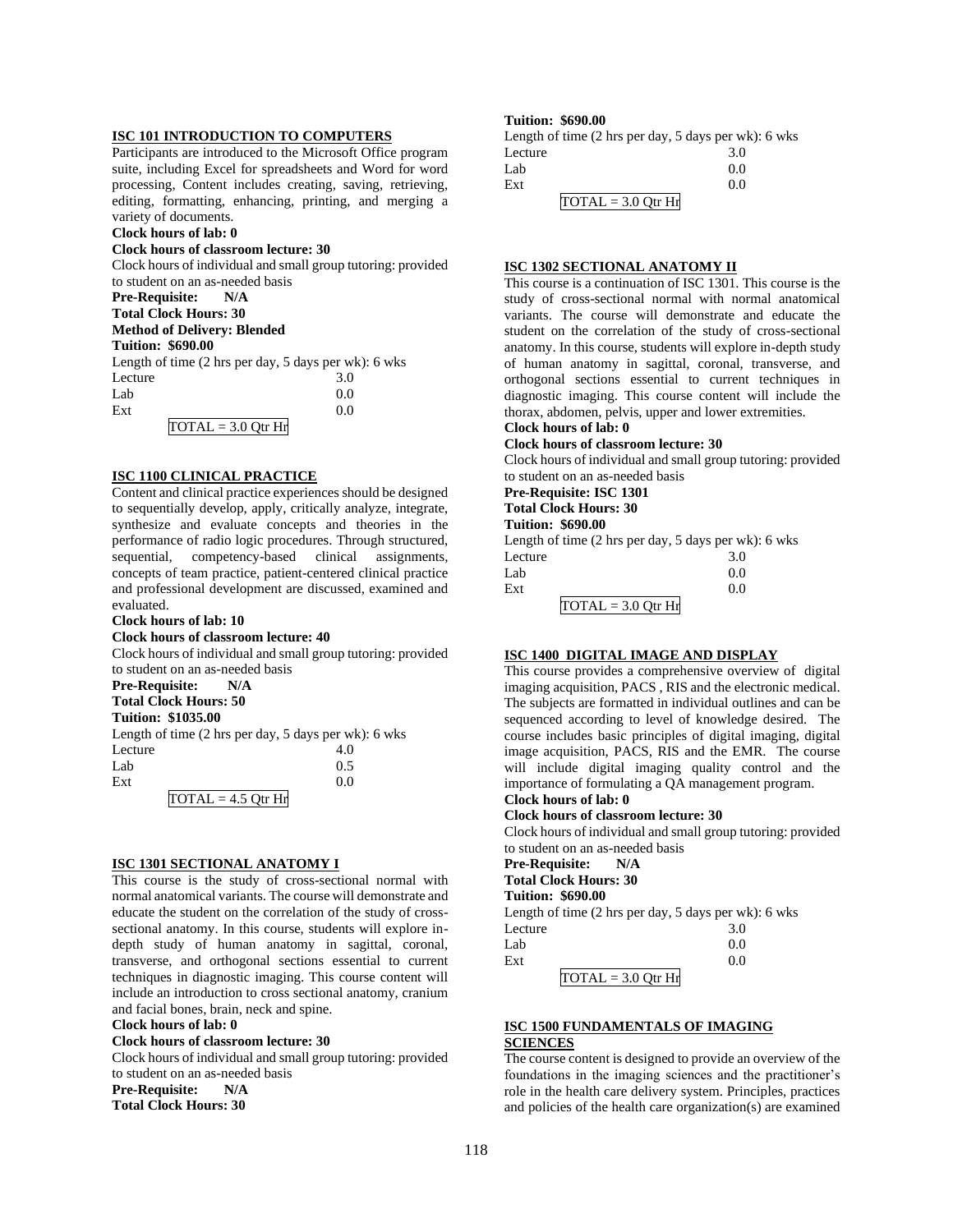and discussed in addition to the professional responsibilities of the imaging professional. The course will include development of critical thinking skills as well as the transition from classroom to clinical environment. The course will discuss current legal and ethical situation as it pertains to medical imaging.

#### **Clock hours of lab: 0**

#### **Clock hours of classroom lecture: 30**

Clock hours of individual and small group tutoring: provided to student on an as-needed basis **Pre-Requisite: N/A Total Clock Hours: 30 Tuition: \$690.00** Length of time (2 hrs per day, 5 days per wk): 6 wks Lecture 3.0  $Lab$  0.0  $\text{Ext}$  0.0  $\overline{TOTAL} = 3.0$  Otr Hr

#### **ISC 1600 PATIENT CARE IN IMAGING SCIENCES**

The content for this course is designed to provide the basic concepts of patient care, including consideration for the physical and psychological needs of the patient and family. Routine and emergency patient care procedures are described, as well as infection control procedures using standard precautions. The role of the imaging professional in patient education is identified. The course provides laboratory instruction in basic patient care procedures as well as beginning practical clinical experience in a radiology department. The following topics will be explored, infection control, isolation procedures, aseptic technique, sterile procedures, vital signs, chest tubes, various lines, patient transfer techniques, patient interactions , history taking and patient safety protocols.

#### **Clock hours of lab: 10**

# **Clock hours of classroom lecture: 40**

Clock hours of individual and small group tutoring: provided to student on an as-needed basis

# **Pre-Requisite: N/A**

**Total Clock Hours: 50**

# **Tuition: \$1035.00**

Length of time (2 hrs per day, 5 days per wk): 6 wks Lecture 4.0  $Lab$  0.5  $\text{Ext}$  0.0  $T\Omega TAT = 4.5 \Omega_{tr} H$ 

|  | $IUML = 4.3 UITI$ |  |  |
|--|-------------------|--|--|
|  |                   |  |  |

#### **ISC 1601 IMAGING PATHOLOGY I**

This course investigates general pathology and organ system pathology. It includes a brief review of normal structure and function, followed by more in-depth descriptions of specific pathologic processes. This course will include basic characteristics, etiology, pathogenesis, clinical features, and diagnostic tools including medical imaging procedures, prognoses, and therapies for each of the specific pathologies. The contents of this course include an introduction to

pathology, specialized imaging techniques, respiratory system, skeletal system, GI system and the urinary system. **Clock hours of lab: 0 Clock hours of classroom lecture: 30** Clock hours of individual and small group tutoring: provided to student on an as-needed basis **Pre-Requisite: N/A Total Clock Hours: 30 Tuition: \$690.00** Length of time in wks (2 hrs per day, 5 days per wk): 6 wks Lecture 3.0  $Lab$  0.0  $\text{Ext}$  0.0  $\overline{TOTAL} = 3.0$  Otr Hr

#### **ISC 1602 IMAGING PATHOLOGY II**

This course investigates general pathology and organ system pathology. It includes a brief review of normal structure and function, followed by more in-depth descriptions of specific pathologic processes. This course will include basic characteristics, etiology, pathogenesis, clinical features, and diagnostic tools including medical imaging procedures, prognoses, and therapies for each of the specific pathologies. The contents of this course include the cardiovascular, nervous, hematopoietic, endocrine and reproductive systems.

## **Clock hours of lab: 0**

**Clock hours of classroom lecture: 30**

Clock hours of individual and small group tutoring: provided to student on an as-needed basis

**Pre-Requisite: ISC 1601**

# **Total Clock Hours: 30**

**Tuition: \$690.00**

Length of time in wks (2 hrs per day, 5 days per wk): 6 wks Lecture 3.0  $Lab$  0.0

| Ext |                      |  |
|-----|----------------------|--|
|     | $TOTAL = 3.0$ Otr Hr |  |

#### **ISC 1700 PHARMACOLOGY AND DRUG ADMINISTRATION**

Content is designed to provide basic concepts of pharmacology. The theory and practice of basic techniques of vein punctures and administration of diagnostic contrast agents and/or intravenous medications is included. The appropriate delivery of patient care during these procedures is emphasized. The course will include contrast media utilized in the imaging sciences including Ionic, non-ionic, barium sulfate , gadolinium, water soluble, positive, negative and newer agents. The course will discuss possible adverse reactions to contrast agents utilized in the imaging sciences. Discussion regarding adverse reactions to contrast as well patient emergency preparedness will be included.

# **Clock hours of lab: 0**

# **Clock hours of classroom lecture: 30**

Clock hours of individual and small group tutoring: provided to student on an as-needed basis

**Pre-Requisite: N/A Total Clock Hours: 30 Tuition: \$690.00**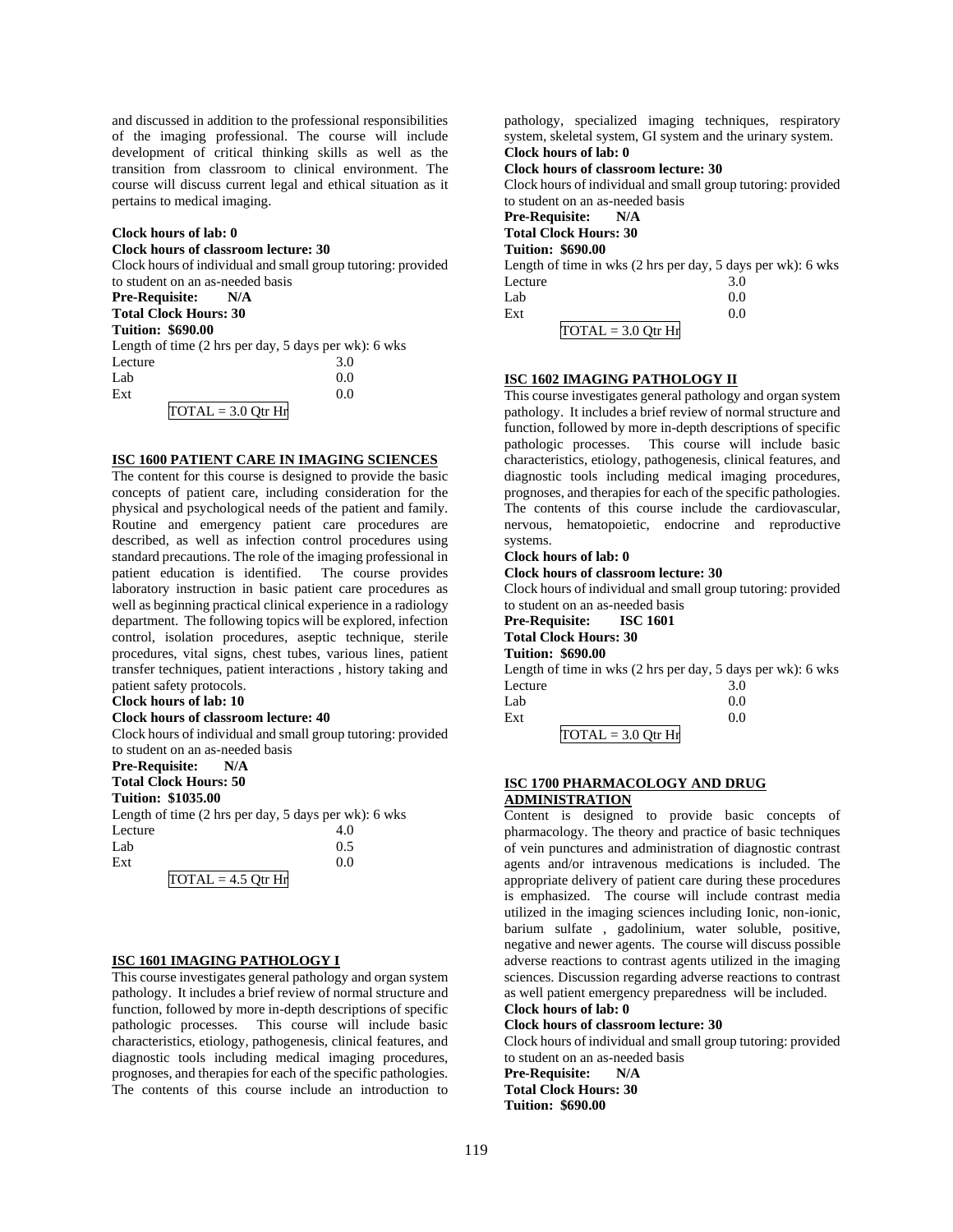| Length of time $(2 \text{ hrs per day}, 5 \text{ days per wk})$ : 6 wks |     |
|-------------------------------------------------------------------------|-----|
| Lecture                                                                 | 3.0 |
| Lab                                                                     | 0.0 |
| Ext                                                                     | 0.0 |

#### $TOTAL = 3.0 Qtr Hr$

#### **PSY 110 INTRODUCTION TO GENERAL PSYCHOLOGY**

This course will describe the basic theories, principles, and concepts of psychology as they relate to behaviors and mental processes. This course will also apply psychological theories, principles, and concepts to everyday life, including industry and organizations. The students will learn to compare and contrast material and information from other cultures.

#### **Clock hours of lab: 0**

#### **Clock hours of classroom lecture: 30**

Clock hours of individual and small group tutoring: provided to student on an as-needed basis

**Pre-Requisite: N/A Total Clock Hours: 30**

#### **Tuition: \$690.00**

| Length of time $(2 \text{ hrs per day}, 5 \text{ days per wk})$ : 6 wks |     |
|-------------------------------------------------------------------------|-----|
| Lecture                                                                 | 3.0 |
| Lab                                                                     | 0.0 |
| Ext                                                                     | 0.0 |
| $TOTAL = 3.0$ Otr Hr                                                    |     |

## **MR 1101 MRI PHYSICAL PRINCIPLES I**

This course provides the student with a comprehensive overview of MR imaging principles. The subjects are formatted in individual outlines and can be sequenced according to the level of knowledge desired. Course topics include the history of MR, atomic structure, the atom, alignment, precession, resonance ,MR signal,FID,relaxation,T1,T2 and pulse timing parameters. The course will discuss the importance of the Larmor equation in MR imaging.

#### **Clock hours of lab: 0**

#### **Clock hours of classroom lecture: 30**

Clock hours of individual and small group tutoring: provided to student on an as-needed basis

**Pre-Requisite: N/A Total Clock Hours: 30**

#### **Tuition: \$690.00**

Length of time (2 hrs per day, 5 days per wk): 6 wks Lecture 3.0  $Lab$  0.0  $\text{Ext}$  0.0  $TOTAL = 3.0$  Otr Hr

# **MR 1102 MRI PHYSICAL PRINCIPLES II**

This course provides continuation and review for students to expand the knowledge acquired following MR 1101. This unit provides the student with a comprehensive overview of MR imaging principles. The subjects are formatted in individual outlines and can be sequenced according to the level of knowledge desired. Course topics include image contrast, contrast mechanisms, relaxation of different

tissues,T1 contrast,T2 contrast, proton density, weighting, T2\* decay. The course will discuss encoding and image formation as well as MR parameters and trade-offs. **Clock hours of lab: 0** 

# **Clock hours of classroom lecture: 30**

Clock hours of individual and small group tutoring: provided to student on an as-needed basis

# **Pre-Requisite: MR 1101**

#### **Total Clock Hours: 30 Tuition: \$690.00**

Length of time (2 hrs per day, 5 days per wk): 6 wks Lecture 3.0  $Lab$  0.0  $\text{Ext}$  0.0  $TOTAL = 3.0 Qtr Hr$ 

#### **MR 1103 MRI PHYSICAL PRINCIPLES III**

This course provides continuation and review for students to expand the knowledge acquired following MR 1102. This unit provides the student with a comprehensive overview of MR imaging principles. The subjects are formatted in individual outlines and can be sequenced according to the level of knowledge desired. The course topics include: The mechanisms of flow phenomenon, time of flight, entry slice, intra- voxel dephasing and flow compensation. The course will discuss even echo rephrasing, nulling and spatial presaturation. The course will include an in depth analysis of image artifacts and their compensation.

# **Clock hours of lab: 0**

## **Clock hours of classroom lecture: 30**

Clock hours of individual and small group tutoring: provided to student on an as-needed basis

| Pre-Requisite:        | <b>MR1102</b> |
|-----------------------|---------------|
| Total Clock Hours: 30 |               |

## **Tuition: \$690.00**

Length of time (2 hrs per day, 5 days per wk): 6 wks Lecture 3.0  $Lab$  0.0  $\text{Ext}$  0.0

 $TOTAL = 3.0 Qtr Hr$ 

#### **MR 1104 MRI PHYSICAL PRINCIPLES IV**

This course provides continuation and review for students to expand the knowledge acquired following MR 1103. The subjects are formatted in individual outlines and can be sequenced according to the level of knowledge desired. The course topics include MR vascular imaging techniques, MRA, cardiac MR, cardiac gating, peripheral gating, pseudo gating, multiphase cardiac imaging, Cine and SPAMM.

# **Clock hours of lab: 0**

# **Clock hours of classroom lecture: 30**

Clock hours of individual and small group tutoring: provided to student on an as-needed basis

**Pre-Requisite: MR 1103**

# **Total Clock Hours: 30**

# **Tuition: \$690.00**

Length of time in wks (2 hrs per day, 5 days per wk): 6 wks Lecture  $\begin{array}{cc} 3.0 \\ I \text{ } \text{ah} \end{array}$  0.0  $Lab$  0.0

| Lab | V.V |
|-----|-----|
| Ext | 0.0 |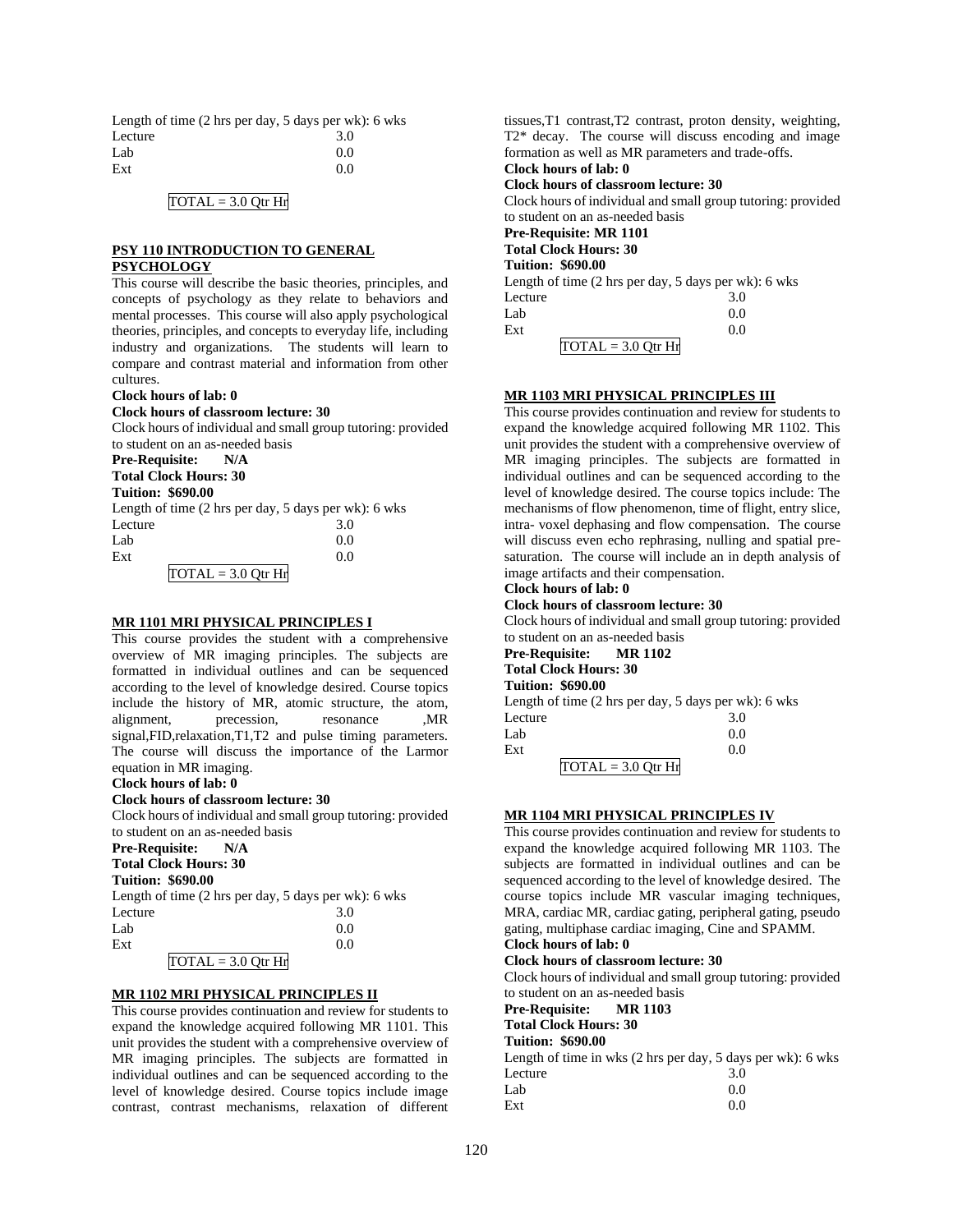# $TOTAL = 3.0 Qtr Hr$

## **MR 1105 MRI PHISICAL PRINCIPLES V**

This course provides continuation and review for students to expand the knowledge acquired following MR 1104. The subjects are formatted in individual outlines and can be sequenced according to the level of knowledge desired. The Course will discuss all MR Safety aspects including the various types of magnetic fields, patient monitoring devices and patient conditions. The course will cover contrast agents in MR as well as the various functional MR imaging techniques.

#### **Clock hours of lab: 0**

#### **Clock hours of classroom lecture: 30**

Clock hours of individual and small group tutoring: provided to student on an as-needed basis

#### **Pre-Requisite: MR 1104 Total Clock Hours: 30**

#### **Tuition: \$690.00**

Length of time in wks (2 hrs per day, 5 days per wk): 6 wks Lecture 3.0  $Lab$  0.0  $\text{Ext}$  0.0  $TOTAL = 3.0 Qtr Hr$ 

# **MR 1201 MRI PROCEDURES I**

This course introduces the student to the following MRI procedures. The brain, IAC's , sella tursica, orbits, cervical spine, thoracic spine, lumbar spine will be covered . This course will primarily focus on the Imaging Planes, Signal Characteristics, General Considerations.

## **Clock hours of lab: 0**

#### **Clock hours of classroom lecture: 30**

Clock hours of individual and small group tutoring: provided to student on an as-needed basis

#### **Pre-Requisite: N/A**

**Total Clock Hours: 30**

#### **Tuition: \$690.00**

Length of time in wks (2 hrs per day, 5 days per wk): 6 wks Lecture 3.0

| Lab |                                 | 0.0 |
|-----|---------------------------------|-----|
| Ext |                                 | 0.0 |
|     | $\overline{TOTAL} = 3.0$ Qtr Hr |     |

# **MR 1202 MRI PROCEDURES II**

The continuation of MR 1201, this course continues the introduction to clinical aspects of MRI procedures. The knee joint, hip joint, ankle joint and shoulder joint, elbow joint, wrist join, long bones, female pelvis, male pelvis will be covered. This course will primarily focus on the Imaging Considerations, Imaging Planes and Signal Characteristics. **Clock hours of lab: 0** 

#### **Clock hours of classroom lecture: 30**

Clock hours of individual and small group tutoring: provided to student on an as-needed basis

**Pre-Requisite: MR 1201**

# **Total Clock Hours: 30**

**Tuition: \$690.00**

Length of time in wks (2 hrs per day, 5 days per wk): 6 wks

| Lecture              | 3.0 |
|----------------------|-----|
| Lab                  | 0.0 |
| Ext                  | 0.0 |
| $TOTAL = 3.0 Qtr Hr$ |     |

#### **MR 1203 MRI PROCEDURES III**

The continuation of MR 1202, this course continues the introduction to clinical aspects of MRI procedures. The course covers procedures the following procedures abdomen, liver, pancreas, MRCP, renal and adrenals, thorax and mediastinum, MRA of the head, carotids, abdominal MRA, and advance MRI procedures). This course will primarily focus on the Imaging Consideration, Imaging Planes and Signal Characteristics.

# **Clock hours of lab: 0**

**Clock hours of classroom lecture: 30**

Clock hours of individual and small group tutoring: provided to student on an as-needed basis

**Pre-Requisite: MR 1202**

## **Total Clock Hours: 30**

**Tuition: \$690.00**

Length of time in wks (2 hrs per day, 5 days per wk): 6 wks Lecture 3.0  $Lab$  0.0  $\text{Ext}$  0.0

## $TOTAL = 3.0 Qtr Hr$

## **MR 1301 MRI PULSE SEQUENCES**

This course is designed to provide the student with a comprehensive overview of MR pulse sequences. The course topics include spin echo, fast spin echo, gradient echo, inversion recovery, echo planar, parallel imaging and spectroscopy. The course will include FLAIR, STIR, IR prep sequences, steady state, coherent, balance gradient and single shot imaging.

# **Clock hours of lab: 0**

# **Clock hours of classroom lecture: 30**

Clock hours of individual and small group tutoring: provided to student on an as-needed basis

#### **Pre-Requisite: N/A**

**Total Clock Hours: 30**

#### **Tuition: \$690.00**

Length of time in wks (2 hrs per day, 5 days per wk): 6 wks Lecture 3.0

| Lab | 0.0 |
|-----|-----|
| Ext | 0.0 |

#### $TOTAL = 3.0 Qtr Hr$ **MR 1302 PATIENT MANAGEMENT AND ASSESSMENT IN MRI**

The content for this course is designed to provide the concepts of patient care specific to MR, including consideration for the physical and psychological needs of the patient and family. Routine and emergency patient care procedures are described, as well as infection control procedures using standard precautions. The role of the imaging professional in patient education is identified. The following topics will be explored, infection control, isolation procedures, aseptic technique, sterile procedures, vital signs, chest tubes, various lines, patient transfer techniques, patient interactions , history taking and patient safety protocols. The course will include implant devices, sedated patients,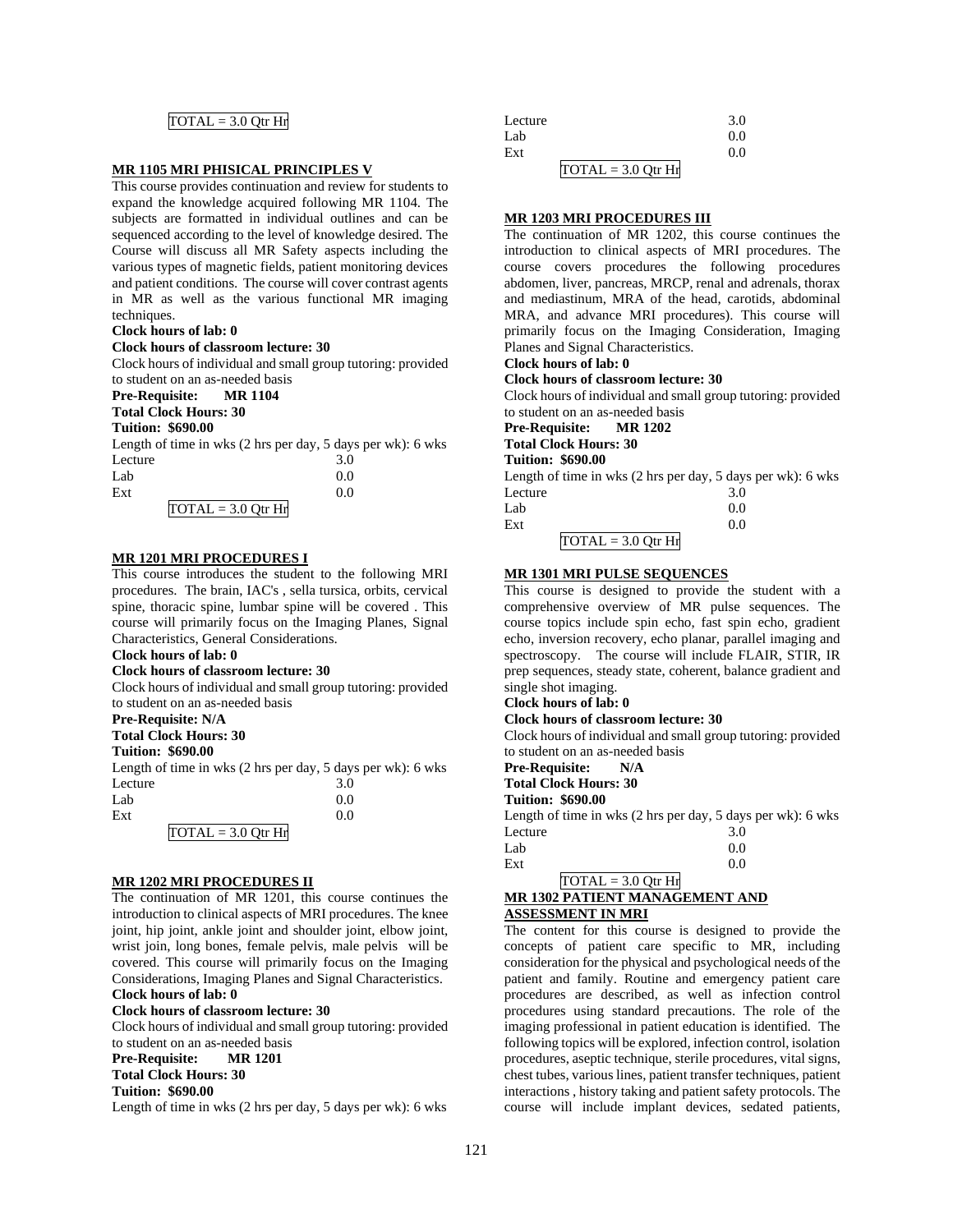| claustrophobic patients, life threatening situations including |
|----------------------------------------------------------------|
| quench and projectiles.                                        |
| Clock hours of lab: 0                                          |
| Clock hours of classroom lecture: 30                           |
| Clock hours of individual and small group tutoring: provided   |
| to student on an as-needed basis                               |
| <b>Pre-Requisite:</b> N/A                                      |
| <b>Total Clock Hours: 30</b>                                   |
| <b>Tuition: \$690.00</b>                                       |
| Length of time in wks (2 hrs per day, 5 days per wk): 6 wks    |
| 3.0<br>Lecture                                                 |
| 0.0<br>Lab                                                     |
| Ext<br>0.0                                                     |
| $TOTAL = 3.0$ Otr $Hr$                                         |

#### **MR 1400 MRI SCREENING AND SAFETY**

In this course, magnetic resonance imaging parameters are introduced. The formation of the MR signal is discussed as well as the essential components of an MR imaging system. Magnetic safety precautions that affect both patient and operator are discussed. This course will primarily focus on the Static Magnetic Field, Radio Frequency (RF) Magnetic Field, Gradient Magnetic Fields.

#### **Clock hours of lab: 0**

#### **Clock hours of classroom lecture: 30**

Clock hours of individual and small group tutoring: provided to student on an as-needed basis

# **Pre-Requisite: N/A**

**Total Clock Hours: 30**

## **Tuition: \$690.00**

Length of time in wks (2 hrs per day, 5 days per wk): 6 wks Lecture 3.0  $Lab$  0.0  $\text{Ext}$  0.0

 $TOTAL = 3.0 Qtr Hr$ 

#### **MR 1601 MRI INSTRUMENTATION I**

This course provides a comprehensive overview of the instrumentation associated with MR imaging. The subjects are formatted in individual outlines and can be sequenced according to level of knowledge desired. Topics include: magnetism, properties of magnetism, MR system components, MR magnets (permanent, resistive, superconducting, hybrid), radio frequency (RF) systems, gradient systems, shim systems and system shielding. This course will primarily focus on the Magnetism, Magnets, Shim Systems.

#### **Clock hours of lab: 0**

#### **Clock hours of classroom lecture: 30**

Clock hours of individual and small group tutoring: provided to student on an as-needed basis

# **Pre-Requisite: N/A**

**Total Clock Hours: 30**

# **Tuition: \$690.00**

Length of time in wks (2 hrs per day, 5 days per wk): 6 wks Lecture  $30$  $Lab$  0.0  $\text{Ext}$  0.0

#### $TOTAL = 3.0 Qtr Hr$

#### **MR 1602 MRI INSTRUMENTATION II**

This course is a continuation of MR1601, and provides a comprehensive overview of the instrumentation associated with MR imaging. The subjects are formatted in individual outlines and can be sequenced according to level of knowledge desired. Course topics include the gantry, the operator's console, MR computers, and MR system. The course will provide an explanation regarding image processing, display and manipulation.

# **Clock hours of lab: 0**

#### **Clock hours of classroom lecture: 30**

Clock hours of individual and small group tutoring: provided to student on an as-needed basis

**Pre-Requisite: MR 1601 Total Clock Hours: 30**

# **Tuition: \$690.00**

Length of time in wks (2 hrs per day, 5 days per wk): 6 wks Lecture 3.0

| Lab |                                 | 0.0 |
|-----|---------------------------------|-----|
| Ext |                                 | 0.0 |
|     | $\overline{TOTAL} = 3.0$ Qtr Hr |     |

## **MR 1701 MRI PARAMETERS & IMAGING**

#### **OPTIONS**

This course provides the student with knowledge of the parameters and imaging options used to create MR images. In addition, the content introduces quality assurance measures used in maintaining image quality. This course will primarily focus on the MR Imaging Parameters and Sequences Selections, Imaging Options and Quality assurance.

# **Clock hours of lab: 0**

#### **Clock hours of classroom lecture: 30**

Clock hours of individual and small group tutoring: provided to student on an as-needed basis

- **Pre-Requisite: N/A**
- **Total Clock Hours: 30**

# **Tuition: \$690.00**

Length of time in wks (2 hrs per day, 5 days per wk): 6 wks Lecture 3.0

| Lab |                                             | 0.0 |
|-----|---------------------------------------------|-----|
| Ext |                                             | 0.0 |
|     | $\text{TOTAL} = 3.0 \text{ Qtr} \text{ Hr}$ |     |

#### **MR 1702 MRI QUALITY ASSESSMENT AND ACCREDITATION**

This course provides a comprehensive overview of MR quality control associated with MR imaging. The subjects are formatted in individual outlines and can be sequenced according to level of knowledge desired. Course topics include slice thickness, spatial resolution, contrast resolution, SNR, central frequency, transmit gain, geometric accuracy, equipment handling and inspection. The course will provide discussion pertinent to MR ACR accreditation. **Clock hours of lab: 0** 

#### **Clock hours of classroom lecture: 30**

Clock hours of individual and small group tutoring: provided to student on an as-needed basis **Pre-Requisite: N/A**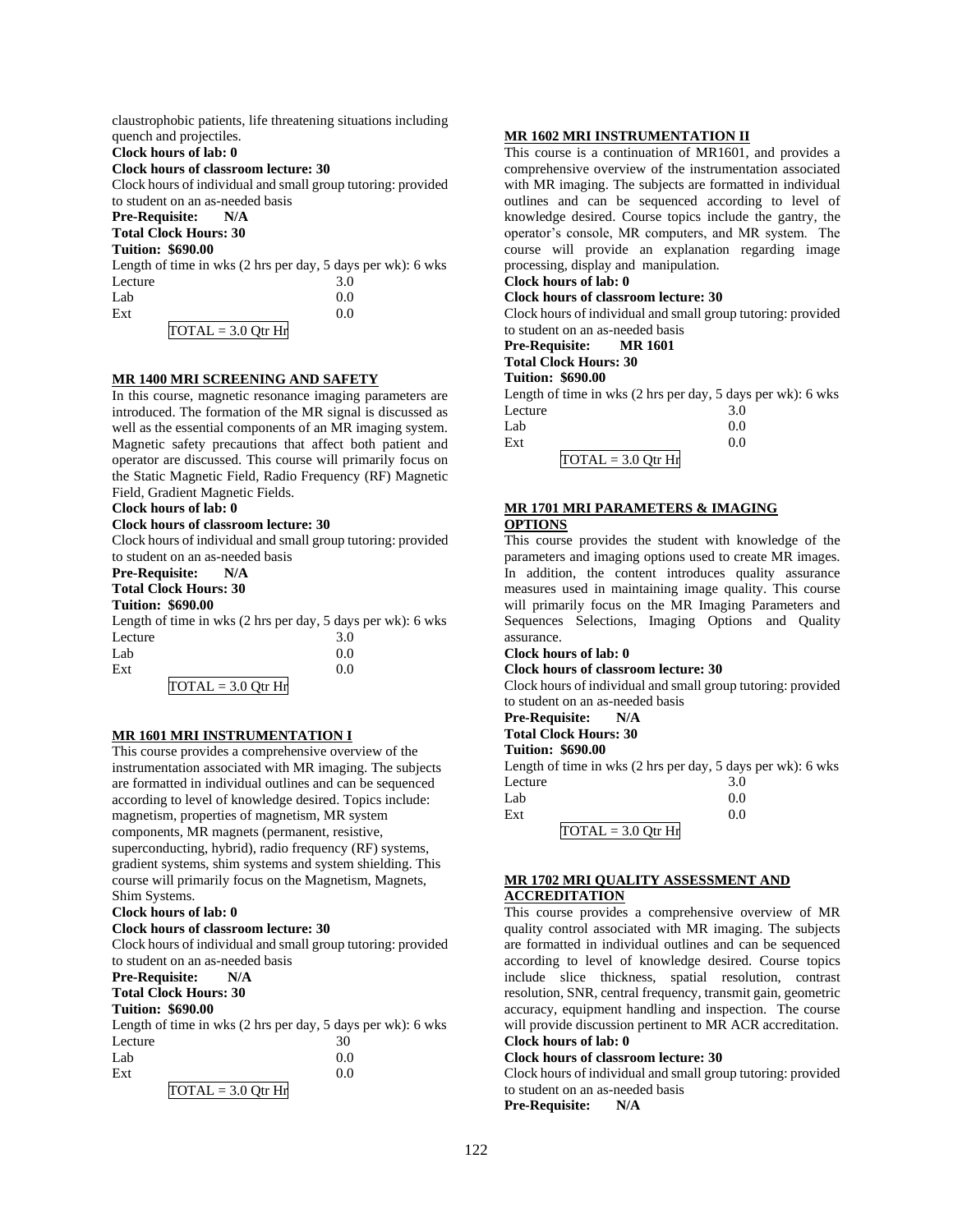# **Total Clock Hours: 30**

**Tuition: \$690.00**

Length of time in wks (2 hrs per day, 5 days per wk): 6 wks Lecture 3.0  $Lab$  0.0  $\text{Ext}$  0.0  $TOTAL = 3.0 Qtr Hr$ 

## **MR 1801 MRI REGISTRY PREPARATION COURSE I**

This course provides a systemic and functional review of human gross anatomy and Magnetic Resonance Imaging principles in preparation for certification examination and lifelong learning. This course will primarily focus on the clinical practice.

#### **Clock hours of lab: 0**

## **Clock hours of classroom lecture: 30**

Clock hours of individual and small group tutoring: provided to student on an as-needed basis

# **Pre-Requisite: N/A**

**Total Clock Hours: 30**

# **Tuition: \$690.00**

Length of time in wks (2 hrs per day, 5 days per wk): 6 wks Lecture 3.0  $Lab$  0.0

| Ext |                      |  |
|-----|----------------------|--|
|     | $TOTAL = 3.0$ Otr Hr |  |

## **MR 1802 MRI REGISTRY PREPARATION COURSE II**

This course provides a systemic and functional review of human gross anatomy and Magnetic Resonance Imaging principles in preparation for certification examination and lifelong learning , and is a continuation of MR 1801. This course will primarily focus on the clinical practice.

# **Clock hours of lab: 0**

## **Clock hours of classroom lecture: 30**

Clock hours of individual and small group tutoring: provided to student on an as-needed basis

#### **Pre-Requisite: MR 1801**

**Total Clock Hours: 30**

# **Tuition: \$690.00**

Length of time in wks (2 hrs per day, 5 days per wk): 6 wks Lecture 3.0

| Lab |                     | 0.0 |
|-----|---------------------|-----|
| Ext |                     | 0.0 |
|     | $TOTAL = 3.0 Qtr H$ |     |

# **MR 2001 MRI CLINICAL EXPERIENCE I**

This is the first of five clinical courses; the student is expected to apply knowledge gained during fourth and fifth semesters of the program and begins to demonstrate the skills to become an effective MRI technologist. The students will be scheduled for approximately 7.5 hours a day, with a 30 minute lunch/break for 5 days a week totaling 210 clinical hours.

#### **Clock hours of Externship: 210**

#### **Clock hours of classroom lecture: 0**

Clock hours of individual and small group tutoring: provided to student on an as-needed basis

## **Pre-Requisite: Successful completion of program content to this point. Total Clock Hours: 210**

# **Tuition: \$ 1610.00**

Length of time in wks (The students will be scheduled for approximately 7.5 hours a day, with a 30 minute lunch/break for 5 days a week): 6 wks

| Lecture              | 0.0 |
|----------------------|-----|
| Lab                  | 0.0 |
| Ext                  | 7.0 |
| $TOTAL = 7.0 Qtr Hr$ |     |

### **MR 2002 MRI CLINICAL EXPERIENCE II**

This is the second of five clinical courses; the student is expected to apply knowledge gained during sixth and seventh semesters of the program and begins to demonstrate the skills to become an effective MRI technologist. The students will be scheduled for approximately 7.5 hours a day, with a 30 minute lunch/break for 5 days a week totaling 210 clinical hours

# **Clock hours of Externship: 210**

**Clock hours of classroom lecture: 0**

Clock hours of individual and small group tutoring: provided to student on an as-needed basis

#### **Pre-Requisite: MR 2001 Total Clock Hours: 210 Tuition: \$ 1610.00**

Length of time in wks (The students will be scheduled for approximately 7.5 hours a day, with a 30 minute lunch/break for 5 days a week): 6 wks

| Lecture              | 0.0 |
|----------------------|-----|
| Lab                  | 0.0 |
| Ext                  | 7.0 |
| $TOTAL = 7.0 Qtr Hr$ |     |

### **MR 2003 MRI CLINICAL EXPERIENCE III**

This is the third of five clinical courses; the student is expected to apply knowledge gained during eighth and ninth semesters of the program and begins to demonstrate the skills to become an effective MRI technologist. The students will be scheduled for approximately 7.5 hours a day, with a 30 minute lunch/break for 5 days a week totaling 210 clinical hours.

#### **Clock hours of Externship: 210 Clock hours of classroom lecture: 0**

Clock hours of individual and small group tutoring: provided to student on an as-needed basis

# **Pre-Requisite: MR 2002 Total Clock Hours: 210**

**Tuition: \$ 1610.00**

Length of time in wks (The students will be scheduled for approximately 7.5 hours a day, with a 30 minute lunch/break for 5 days a week): 6 wks

| Lecture              | 0.0 |
|----------------------|-----|
| Lab                  | 0.0 |
| Ext                  | 7.0 |
| $TOTAL = 7.0 Qtr Hr$ |     |